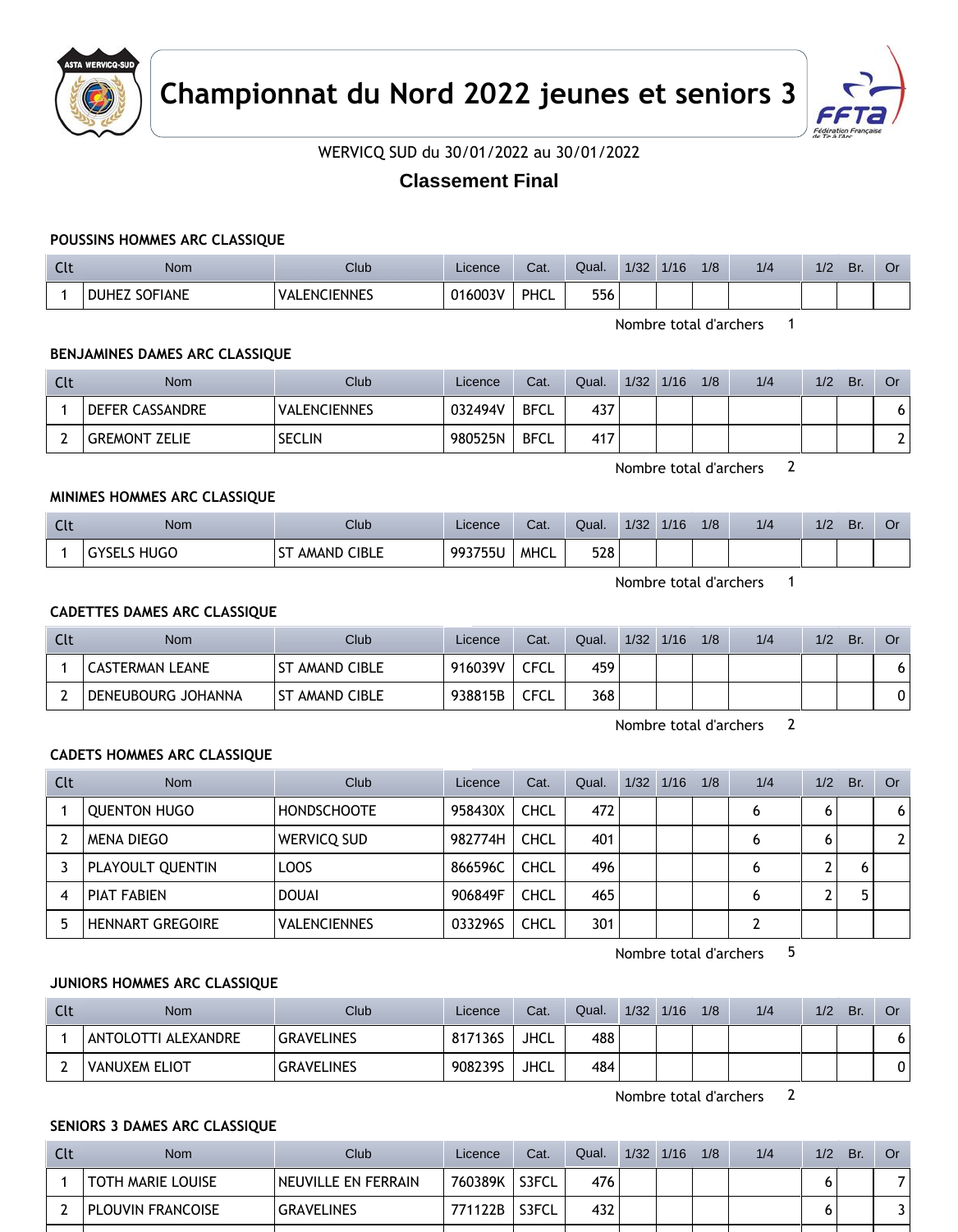| ---<br>S3FCI<br>ENEUVE D'ASCO<br>$-$<br>407V<br><b>AGNES</b><br>AVIGNON<br>VIL<br>′2610,<br>$\overline{\phantom{a}}$<br>---<br>◡∟ |
|-----------------------------------------------------------------------------------------------------------------------------------|
|-----------------------------------------------------------------------------------------------------------------------------------|

Nombre total d'archers 4

### **SENIORS 3 HOMMES ARC CLASSIQUE**

| Clt            | <b>Nom</b>                | Club              | Licence | Cat.  | Qual. | 1/32 1/16 | 1/8 | 1/4 | 1/2 | Br. | <b>Or</b> |
|----------------|---------------------------|-------------------|---------|-------|-------|-----------|-----|-----|-----|-----|-----------|
|                | <b>TROUILLET FRANCIS</b>  | <b>GRAVELINES</b> | 347384S | S3HCL | 493   |           |     | 6   | 6   |     | 6         |
| $\overline{2}$ | <b>VANOVERBERGHE ERIC</b> | <b>LEERS</b>      | 705301G | S3HCL | 536   |           |     | 6   | 6   |     | 0         |
| 3              | MIR JEAN MARC             | LOOS              | 934781S | S3HCL | 521   |           |     |     | 0   |     |           |
| 4              | ADAMSKI JEAN              | LILLE CIE         | 005970P | S3HCL | 437   |           |     | 6   | 0   |     |           |
| 5              | <b>PLOUVIN FREDERIC</b>   | <b>GRAVELINES</b> | 730932S | S3HCL | 430   |           |     | 5   |     |     |           |
| 6              | <b>VANEECKE GERARD</b>    | <b>LEERS</b>      | 751894B | S3HCL | 428   |           |     |     |     |     |           |
|                | <b>CARBON THIERRY</b>     | VILLENEUVE D'ASCQ | 704100B | S3HCL | 456   |           |     | 0   |     |     |           |
| 8              | <b>JANVIER DOMINIQUE</b>  | LOOS              | 005989K | S3HCL | 431   |           |     |     |     |     |           |

Nombre total d'archers 8

### **CADETTES DAMES ARC A POULIES**

| <b>Clt</b> | Nom            | Club                           | Licence           | Cat.                 | Qual. | 1/32 | 1/16 | 1/8 | 1/4 | $\sqrt{2}$<br>17Z | Br. | ◡ |
|------------|----------------|--------------------------------|-------------------|----------------------|-------|------|------|-----|-----|-------------------|-----|---|
|            | LIENARD ELIANA | <b>SYNTHE</b><br><b>GRANDE</b> | $\sim$<br>∵04∪د ـ | $- - - -$<br>UU<br>ີ | 442   |      |      |     |     |                   |     |   |

Nombre total d'archers 1

### **CADETS HOMMES ARC A POULIES**

| Clt | <b>Nom</b>            | Club                 | Licence | Cat.        | Qual. | 1/32 | 1/16 | 1/8 | 1/4 | 1/2 | Br. | <b>Or</b> |
|-----|-----------------------|----------------------|---------|-------------|-------|------|------|-----|-----|-----|-----|-----------|
|     | <b>COURBET NATHAN</b> | SΤ<br>TAMAND CIBLE   | 958714F | <b>CHCO</b> | 535   |      |      |     |     |     |     | 132       |
|     | LIENARD BRYAN         | <b>GRANDE SYNTHE</b> | 864361Y | CHCO        | 480   |      |      |     |     |     |     | 121       |

Nombre total d'archers 2

# **JUNIORS DAMES ARC A POULIES**

| $\sim$<br>nu v | <b>Nom</b>                   | Club                               | Licence | Cat.        | Qual.       | 1/32 | 1/1C<br>710 | 1/8 | 1/4 | 1/2 | Br. | Or |
|----------------|------------------------------|------------------------------------|---------|-------------|-------------|------|-------------|-----|-----|-----|-----|----|
|                | <b>MAELLIE</b><br><b>PET</b> | SΤ<br><b>CIBLE</b><br><b>AMAND</b> | 920250X | <b>JFCO</b> | につつ<br>วว / |      |             |     |     |     |     |    |

Nombre total d'archers 1

#### **SENIORS 3 DAMES ARC A POULIES**

| Clt | <b>Nom</b>             | <b>Club</b>             | Licence | Cat.  | Qual. | 1/32 | 1/16 | 1/8 | 1/4 | 1/2 | Br. | Or             |
|-----|------------------------|-------------------------|---------|-------|-------|------|------|-----|-----|-----|-----|----------------|
|     | <b>DAVOINE ANNIE</b>   | <b>AULNOYE AYMERIES</b> | 289512M | S3FCO | 564   |      |      |     |     |     |     | 135            |
|     | <b>SEYS MARIE-LINE</b> | <b>GRAVELINES</b>       | 790008E | S3FCO | 522   |      |      |     |     |     |     | 1 2 1<br>ا د ا |

Nombre total d'archers 2

# **SENIORS 3 HOMMES ARC A POULIES**

| Clt | <b>Nom</b>            | Club                     | Licence | Cat. | Qual. | 1/32 | 1/16 | 1/8 | 1/4 | 1/2              | Br. | Or  |
|-----|-----------------------|--------------------------|---------|------|-------|------|------|-----|-----|------------------|-----|-----|
|     | SEYS JEAN-LUC         | <b>GRAVELINES</b>        | 763266M | S3HC | 560   |      |      |     | 29  | 144              |     | 142 |
|     | <b>DESCAMPS ALAIN</b> | VILLENEUVE D'ASCQ        | 288561D | S3HC | 565   |      |      |     | 29  | 141              |     | 141 |
|     | LEMAIRE CHRISTOPHE    | MARLY                    | 642461C | S3HC | 551   |      |      |     | 141 | 134              | 132 |     |
| 4   | DAVOINE DANIEL        | <b>AULNOYE AYMERIES</b>  | 284595T | S3HC | 560   |      |      |     | 142 | 139 <sub>1</sub> | 126 |     |
|     | <b>MADDENS DENIS</b>  | <b>VILLENEUVE D'ASCO</b> | 205199T | S3HC | 527   |      |      |     | 139 |                  |     |     |
| h   | <b>JOSSET LEO</b>     | <b>BAVAY</b>             | 306361B | S3HC | 558   |      |      |     | 137 |                  |     |     |

Nombre total d'archers 6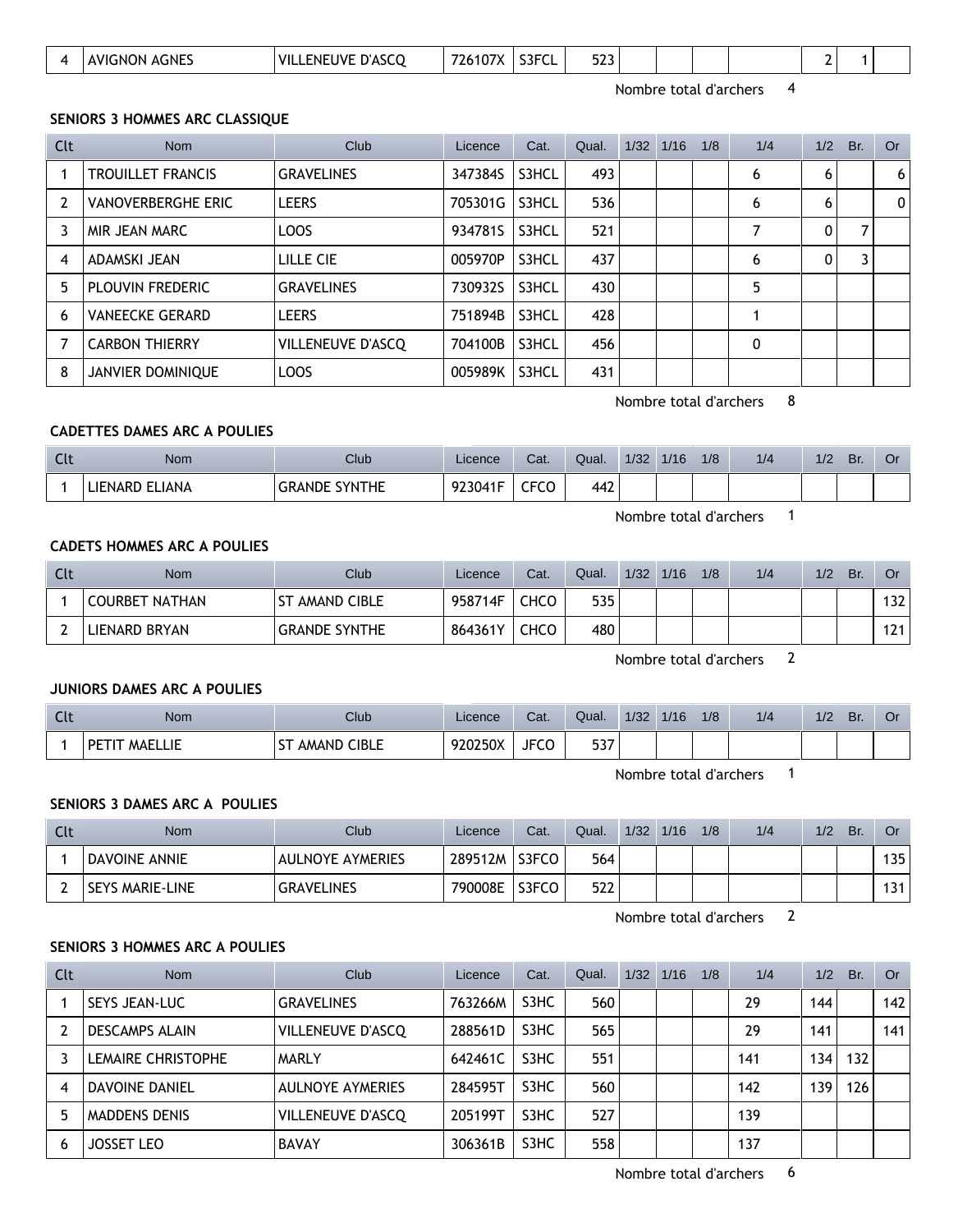**Club Organisateur**

0759140 A.S.T.A. WERVICQ-SUD

**Arbitre Responsable** 

M. DELEEST PIERRE

**Liste des arbitres 350815W - M. DELEEST PIERRE / 449283B - M. VANAECKER PATRICK / 844001T - M. DEVINCKE TAYLOR /** 

**Liste des entraîneurs 861482U - M. TRENET DAVID /**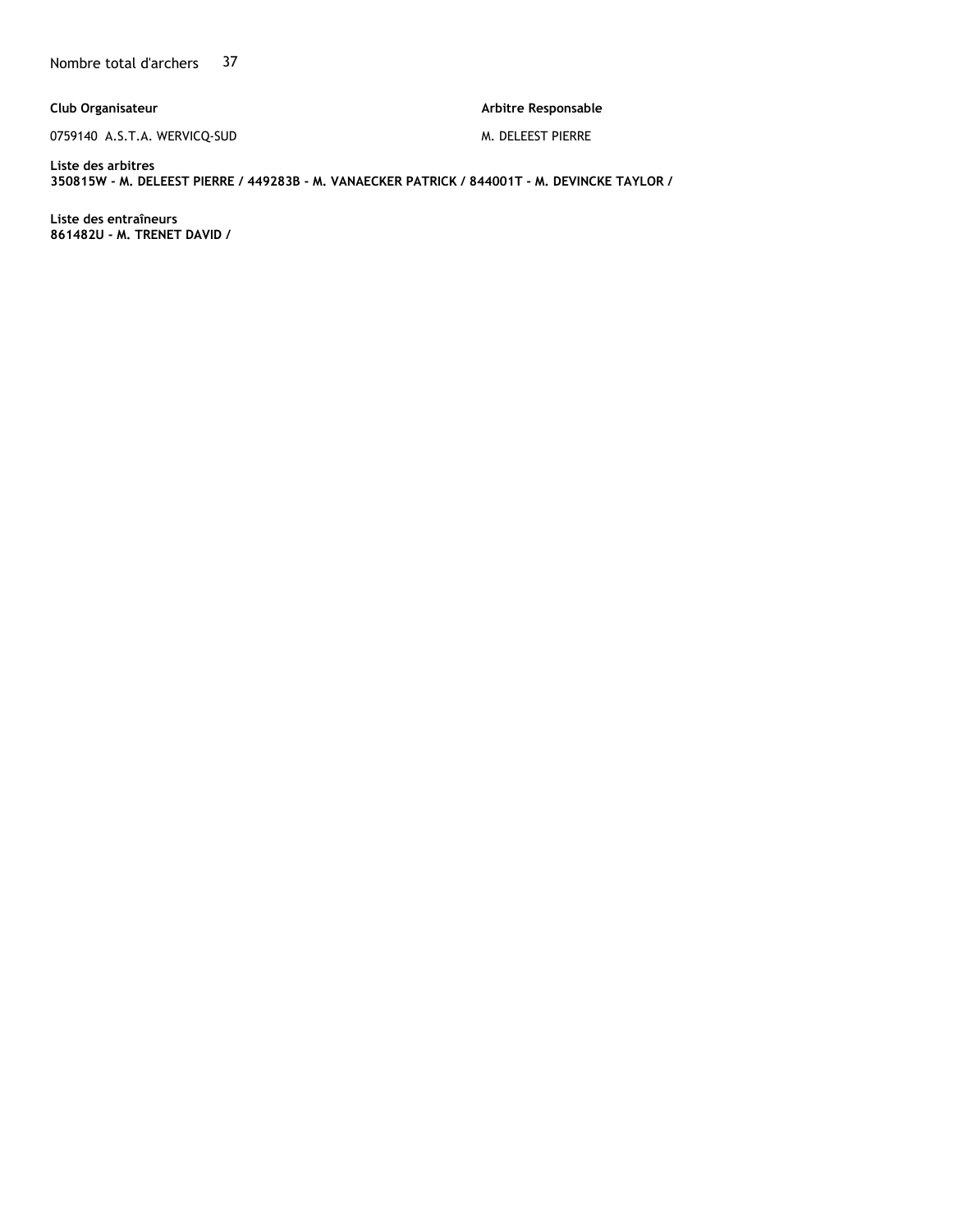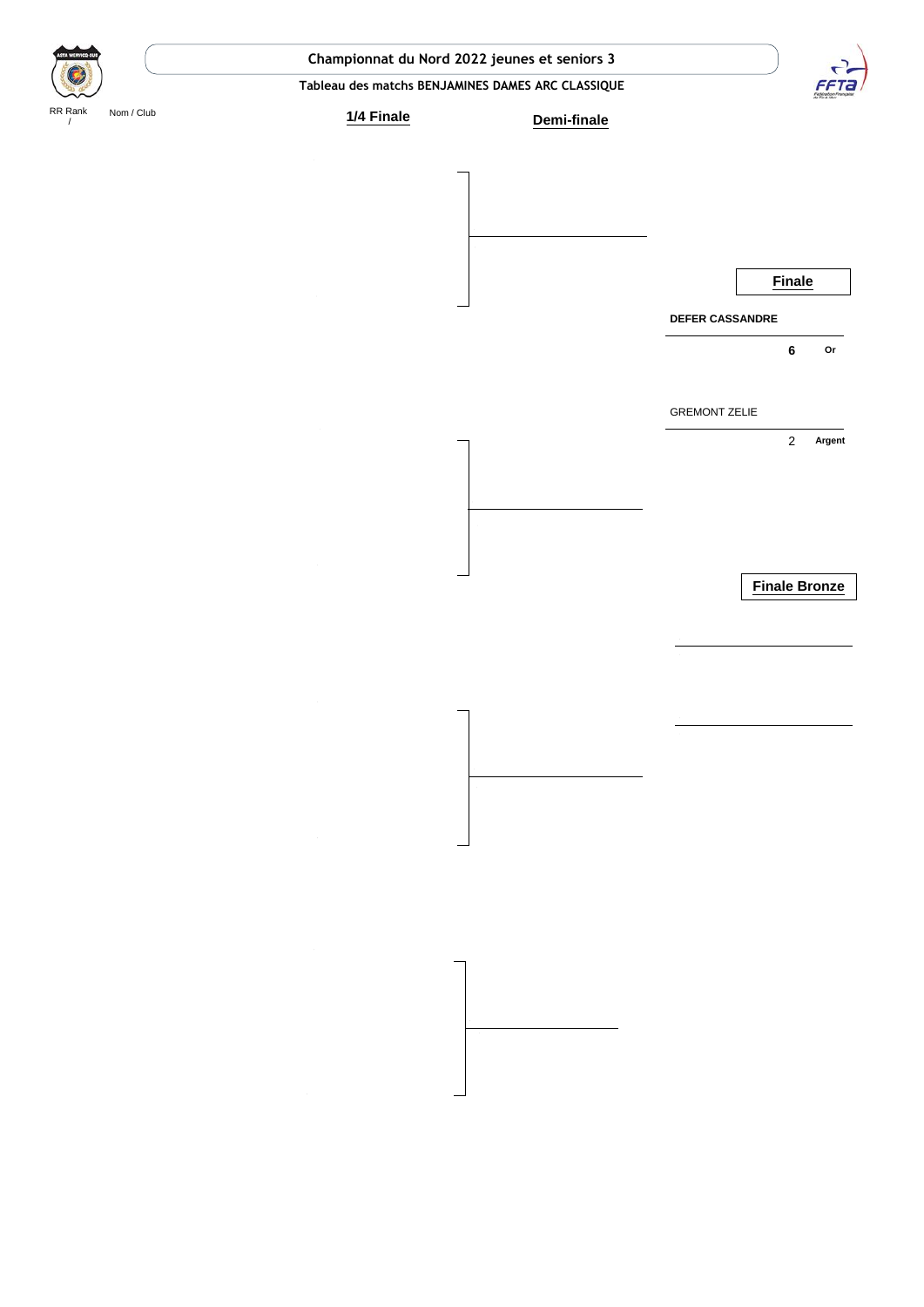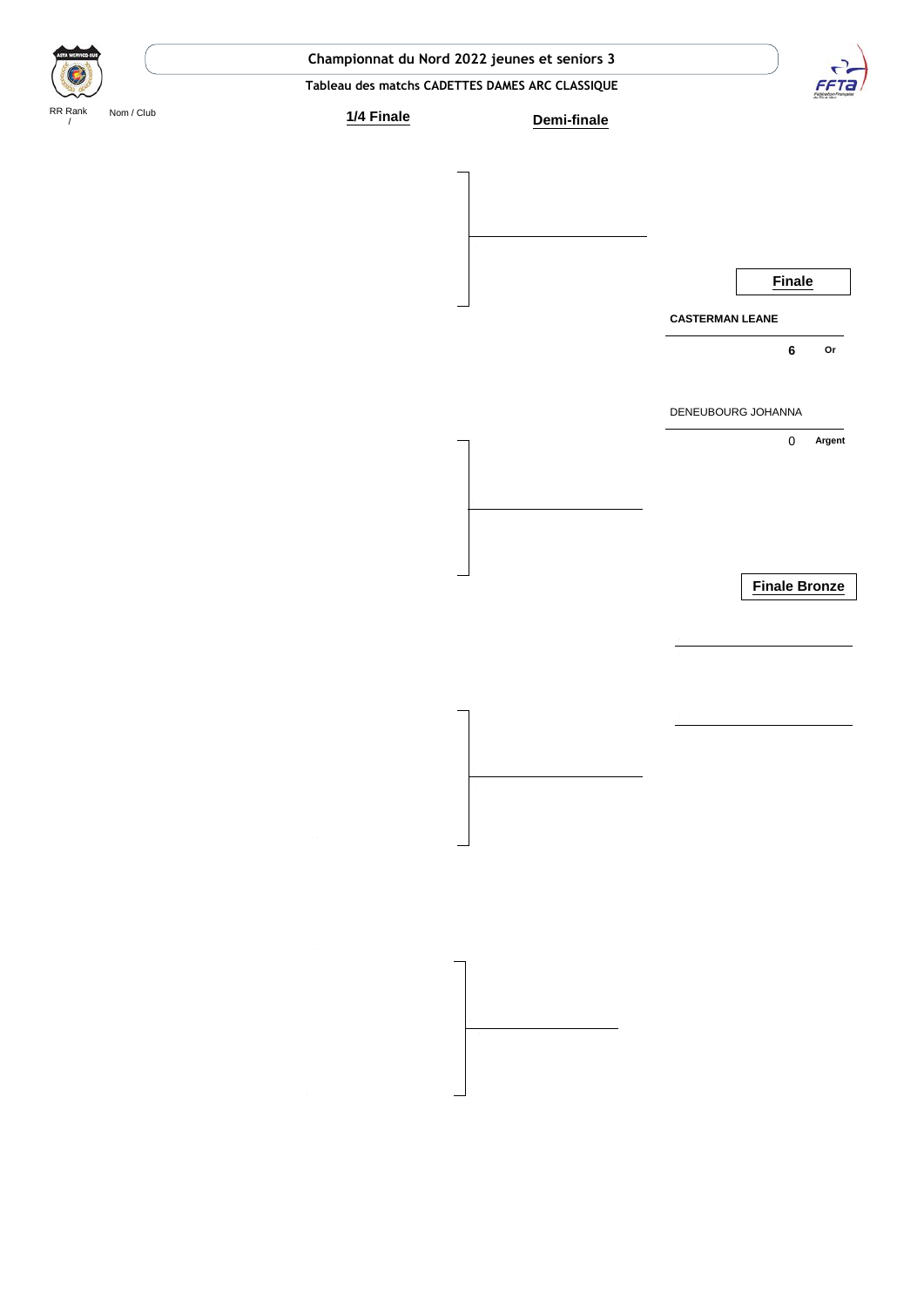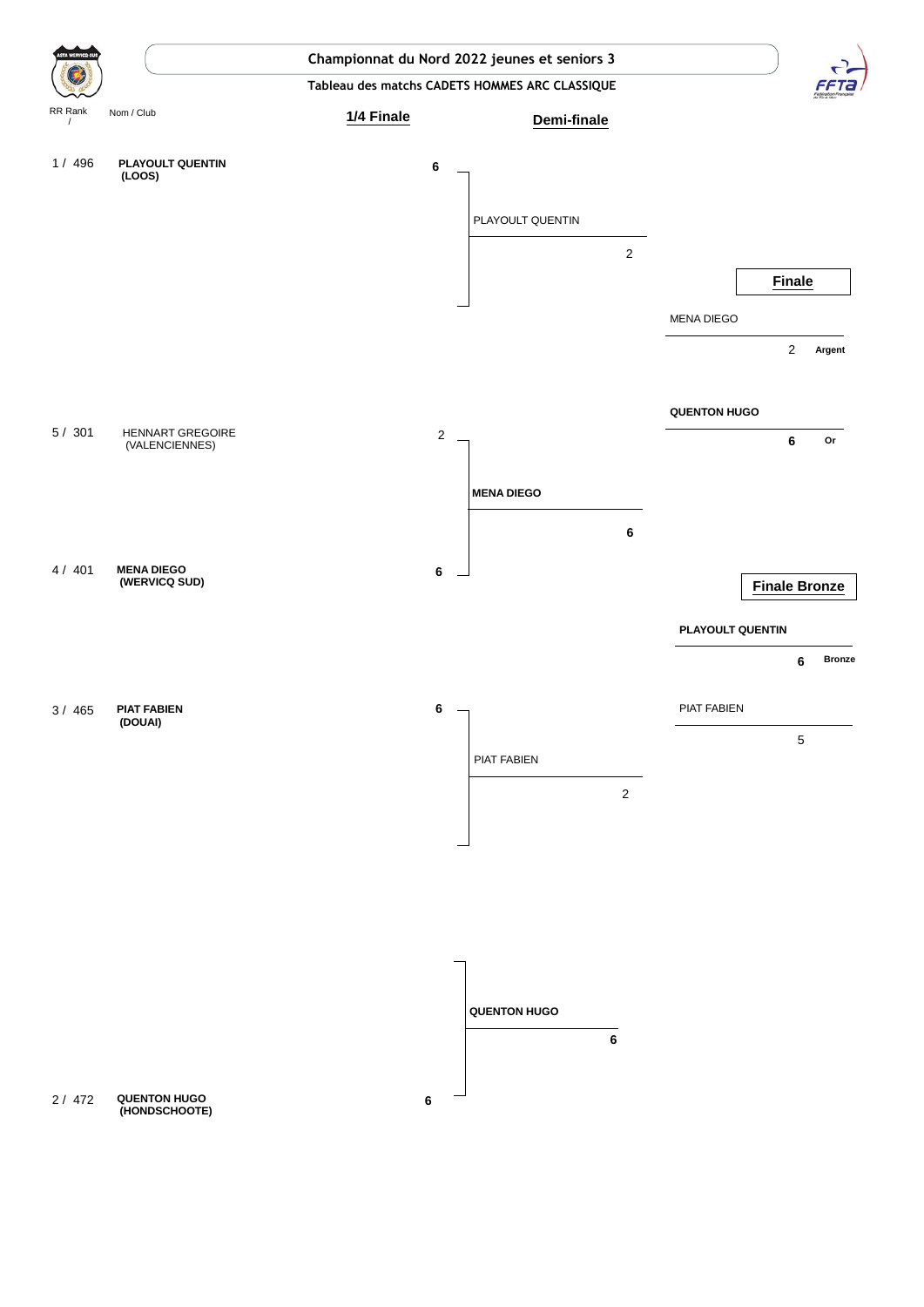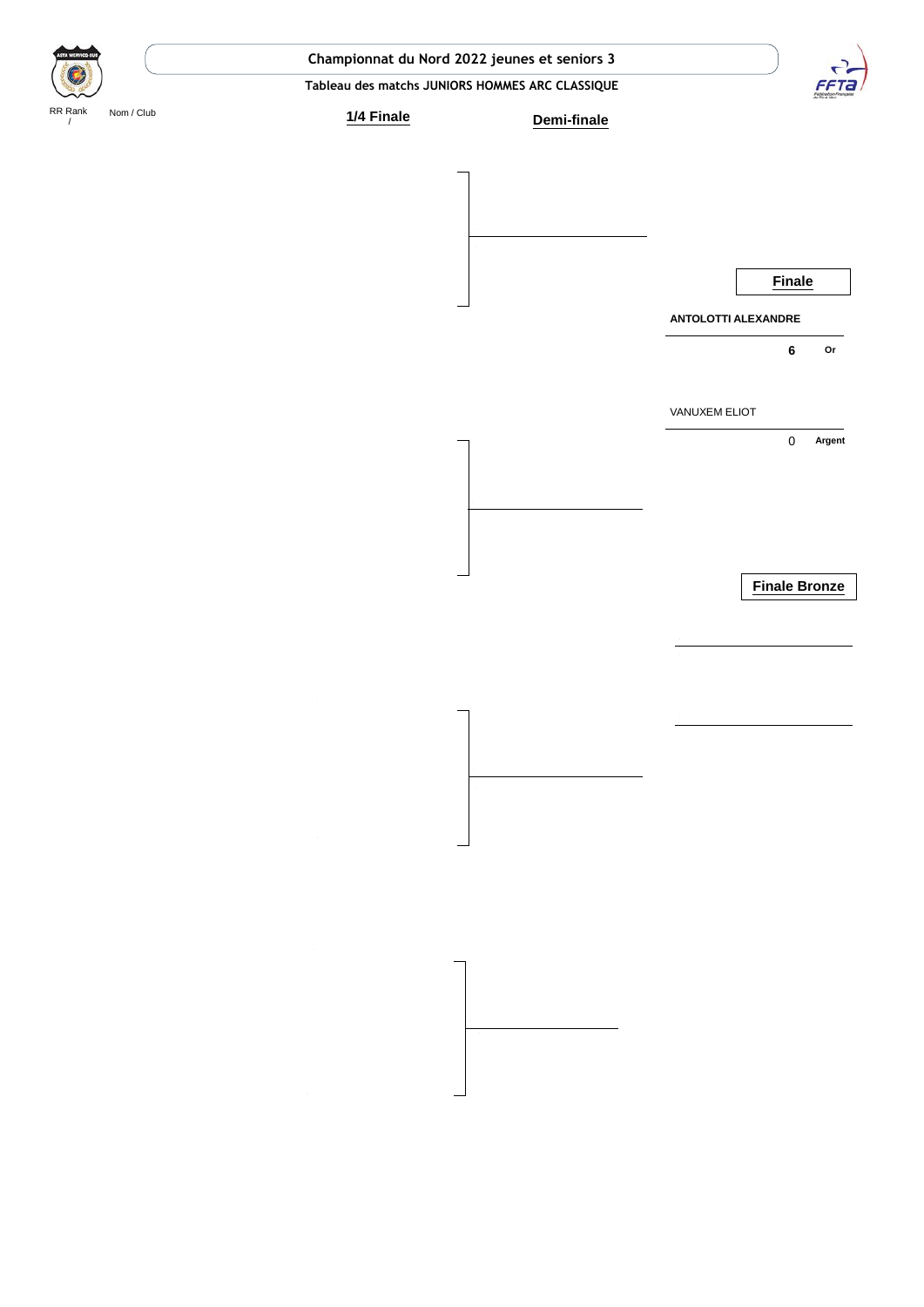**Tableau des matchs SENIORS 3 DAMES ARC CLASSIQUE**

 $\ddot{\phantom{a}}$ 



RR Rank Nom / Club

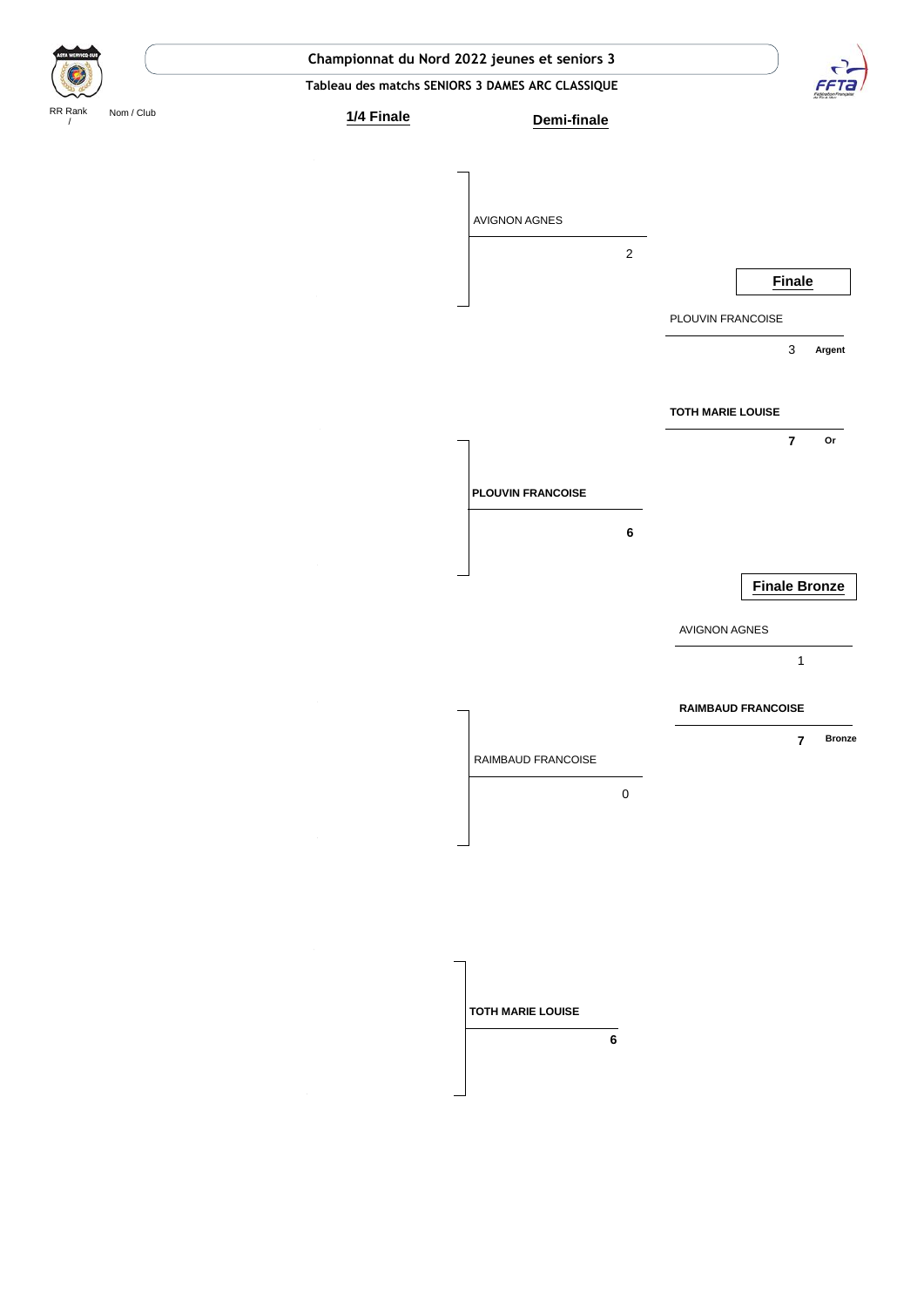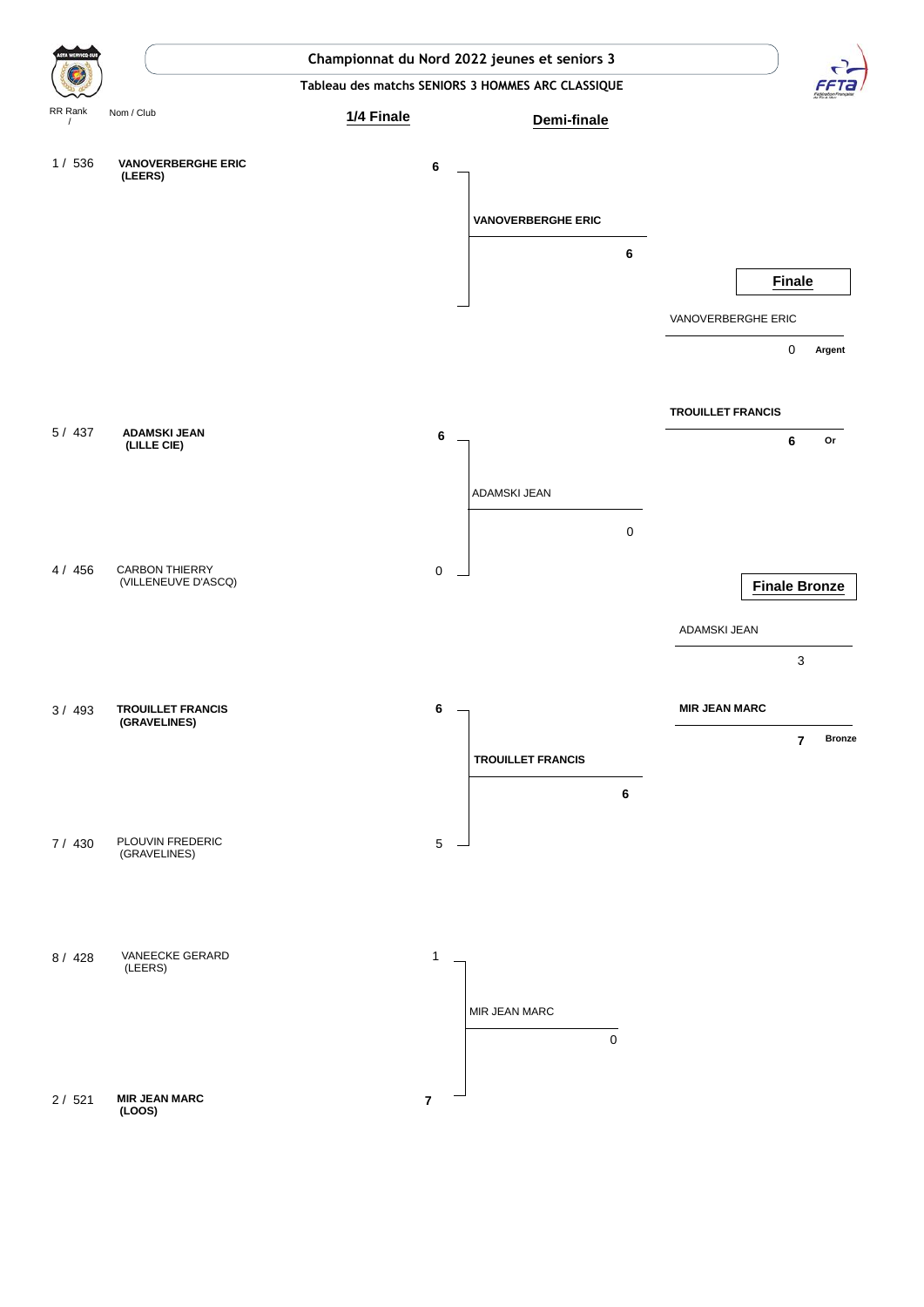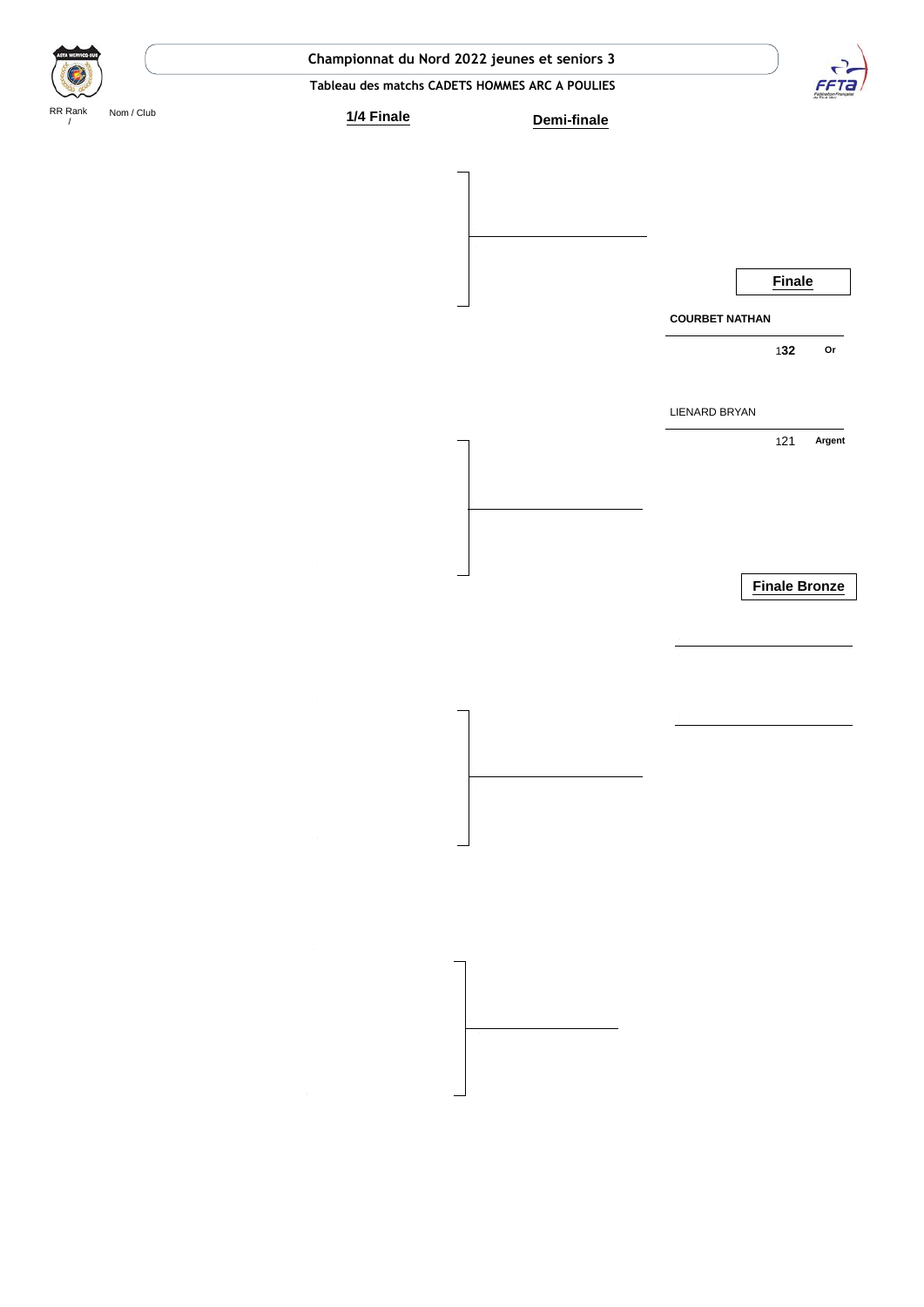